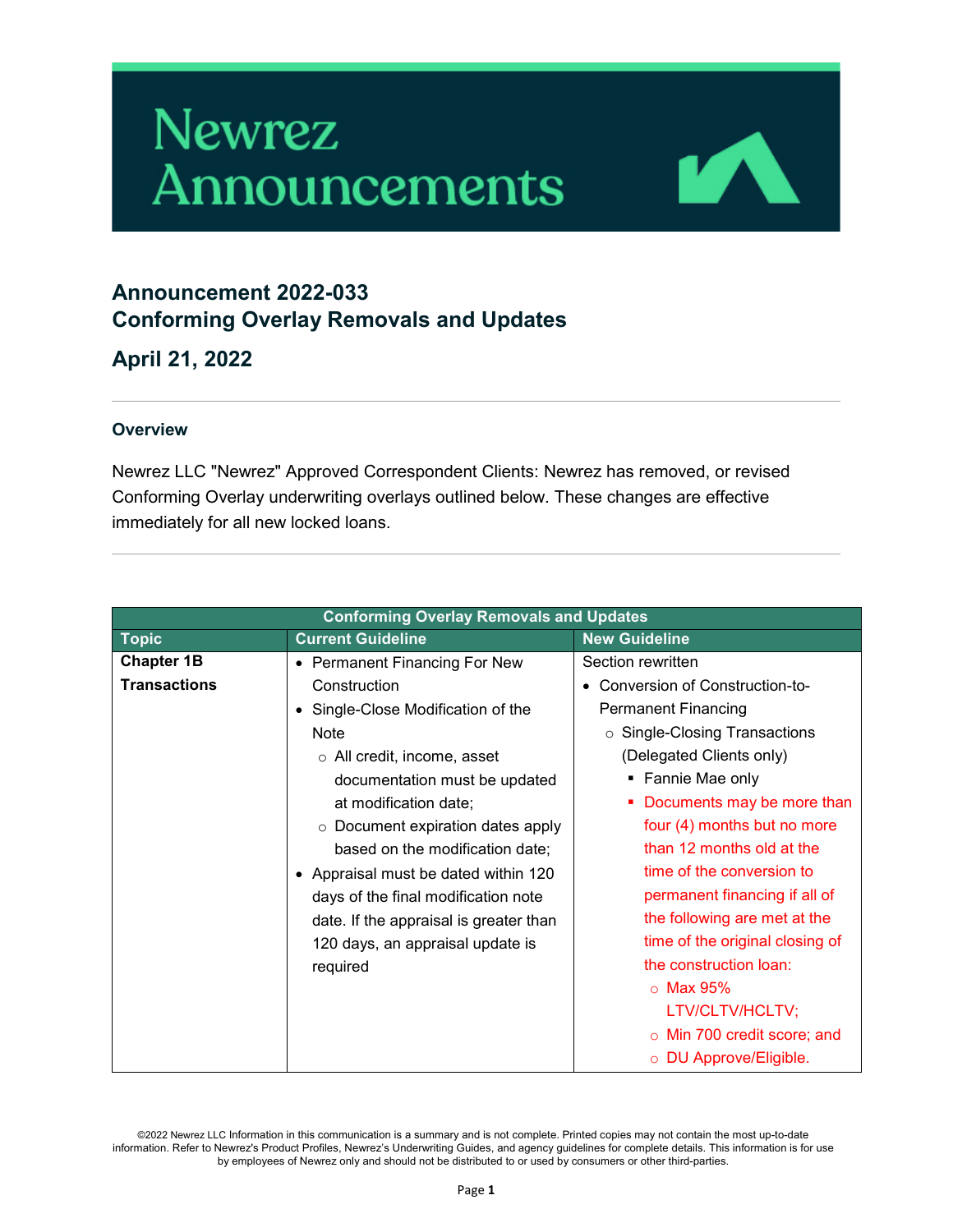| <b>Conforming Overlay Removals and Updates</b> |                          |                                        |
|------------------------------------------------|--------------------------|----------------------------------------|
| <b>Topic</b>                                   | <b>Current Guideline</b> | <b>New Guideline</b>                   |
| <b>Chapter 11</b>                              | Silent                   | Income paid in the form of             |
| <b>Employment and</b>                          |                          | cryptocurrency is not permitted.       |
| <b>Income</b>                                  |                          |                                        |
| 11.15                                          |                          |                                        |
| Unacceptable                                   |                          |                                        |
| Sources of Income                              |                          |                                        |
| <b>Chapter 1J</b>                              | <b>NA</b>                | • Use for appraisals of one-unit       |
| <b>Appraisal</b>                               |                          | properties with a DU Approval and      |
| 1J.4 (a) List of                               |                          | recommendation.                        |
| <b>Appraisal Forms</b>                         |                          | • Added new section for Desktop        |
| 1J.4 (g) Desktop                               |                          | <b>Appraisal requirements</b>          |
| Appraisals                                     |                          |                                        |
| <b>Chapter 1J</b>                              | Silent                   | • The subject property must not        |
| <b>Appraisal</b>                               |                          | currently be listed for sale.          |
| 1J.4 (f) Appraisal                             |                          | • It is recommended that there be      |
| <b>Waiver Options</b>                          |                          | confirmation in the loan file          |
|                                                |                          | evidencing that the property is not    |
|                                                |                          | listed for sale. Since there is not an |
|                                                |                          | appraisal, the underwriter should      |
|                                                |                          | search a real estate database such     |
|                                                |                          | as Zillow or Realtor.com to verify     |
|                                                |                          | that the property is not currently     |
|                                                |                          | listed for sale and document the file. |
| <b>Chapter 1J</b>                              | N/A                      | Added new section for Manufactured     |
| <b>Appraisal</b>                               |                          | Homes as an Accessory Unit.            |
| $1J.7$ (I) $(x)$                               |                          |                                        |
| Manufactured                                   |                          |                                        |
| Home Accessory                                 |                          |                                        |
| Unit                                           |                          |                                        |

### **Questions**

If you have any questions regarding any information in this announcement, please feel free to contact your regional sales manager or client manager.

## [Newrezcorrespondent.com](https://www.newrezcorrespondent.com/)

Newrez Fort Washington Operations 877-700-4622 Newrez Fort Washington Registration Desk/NT Desks 866-396-4622